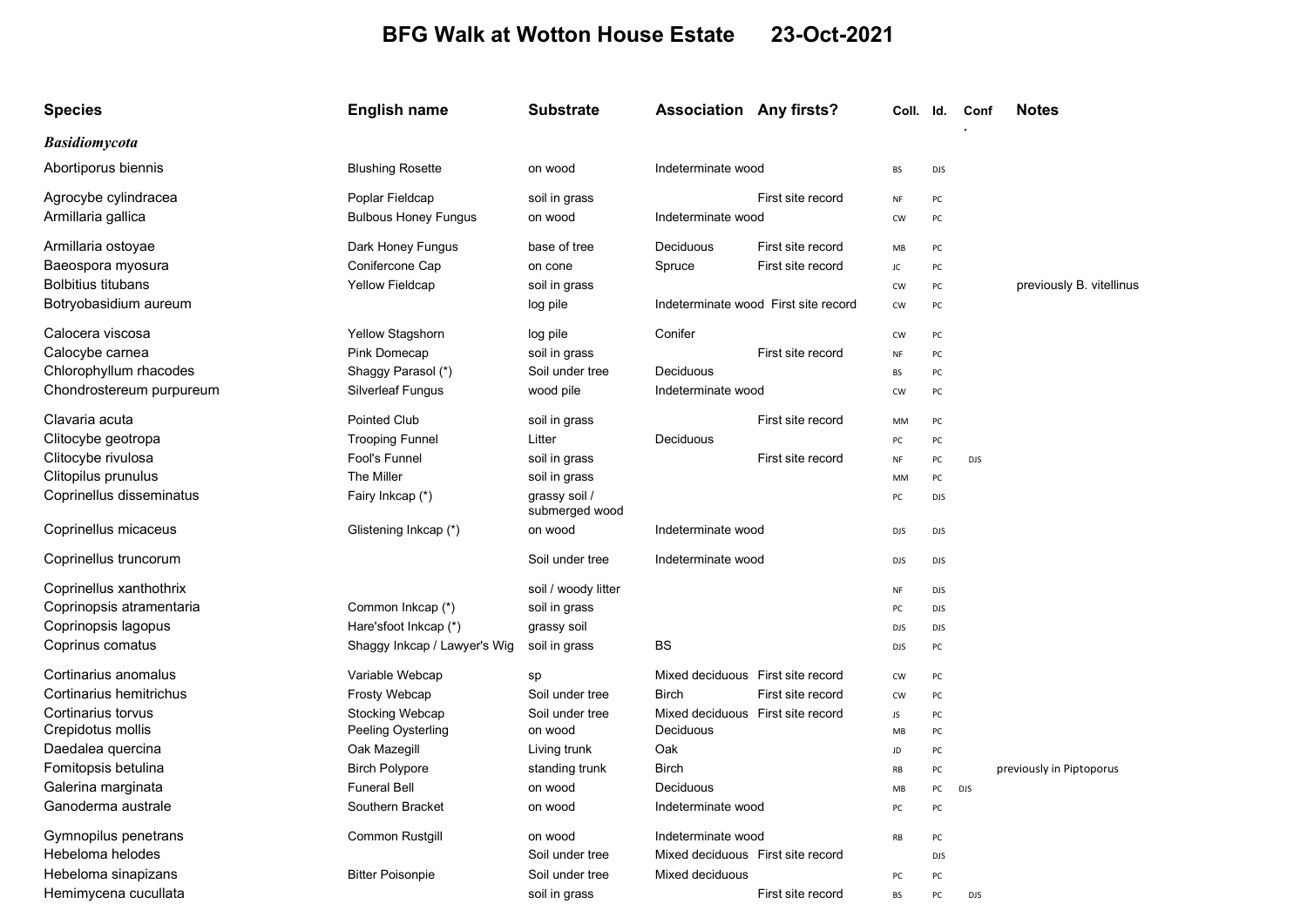| Hemimycena tortuosa            | Dewdrop Bonnet             | on wood         |                                      | Indeterminate wood First site record |           | DJS        |                             |
|--------------------------------|----------------------------|-----------------|--------------------------------------|--------------------------------------|-----------|------------|-----------------------------|
| Hydnum repandum                | Wood Hedgehog              | Soil under tree | Deciduous                            |                                      | JS        | <b>DJS</b> |                             |
| Hygrocybe chlorophana          | Golden Waxcap              | soil in grass   |                                      | First site record                    | BS        | PC         |                             |
| Hygrocybe conica               | <b>Blackening Waxcap</b>   | soil in grass   |                                      |                                      | RB        | <b>DJS</b> |                             |
| Hygrophoropsis aurantiaca      | <b>False Chanterelle</b>   | Litter          |                                      | Indeterminate wood                   |           | PC         |                             |
| Hypholoma fasciculare          | Sulphur Tuft               | on wood         | Indeterminate wood                   |                                      | CW        | PC         |                             |
| Inocybe asterospora            | Star Fibrecap              | Soil under tree | Mixed deciduous                      |                                      | <b>CW</b> | PC         |                             |
| Inocybe curvipes               |                            | Soil under tree | Mixed deciduous First site record    |                                      | GF        | PC         |                             |
| Inocybe flocculosa             | <b>Fleecy Fibrecap</b>     | Soil under tree | Lime                                 | First site record                    | PC        | PC         |                             |
| Inocybe geophylla              | White Fibrecap             | Soil under tree | Mixed deciduous                      |                                      | JS        | PC         |                             |
| Inocybe hirtella var. hirtella | Soil under tree            | Mixed deciduous | RK                                   |                                      | PC        |            |                             |
| Inocybe lilacina               |                            | Lilac Fibrecap  | Soil under tree                      | Mixed deciduous                      | JS        | PC         |                             |
| Inocybe muricellata            |                            | Soil under tree | Mixed deciduous                      | First site record                    | SP        | PC         |                             |
| Inocybe sindonia               |                            | Soil under tree | Deciduous                            | First site record                    | RK        | PC         |                             |
| Laccaria laccata               | Deceiver                   | Litter          | Deciduous                            |                                      | BS        | PC         |                             |
| Lacrymaria lacrymabunda        | <b>Weeping Widow</b>       | soil in grass   |                                      |                                      | RB        | PC         |                             |
| Lactarius acerrimus            |                            | Soil under tree | Mixed deciduous                      |                                      | PC        | PC         |                             |
| Lactarius pubescens            | <b>Bearded Milkcap</b>     | Soil under tree | <b>Birch</b>                         |                                      | BS        | PC         |                             |
| Lactarius quietus              | Oakbug Milkcap             | Soil under tree | Oak                                  | First site record                    | SP        | PC         |                             |
| Lactarius subdulcis            | Mild Milkcap               | Soil under tree | Mixed deciduous                      |                                      | SP        | PC         |                             |
| Lactarius torminosus           | <b>Woolly Milkcap</b>      | Soil under tree | <b>Birch</b>                         |                                      | JS        | PC         |                             |
| Lepista sordida                |                            | Litter          | Deciduous                            |                                      | JD        | PC         |                             |
| Lycoperdon excipuliformis      | <b>Pestle Puffball</b>     | soil in grass   |                                      | First site record                    | JS        | PC         |                             |
| Lycoperdon perlatum            | <b>Common Puffball</b>     | Litter          | JS                                   |                                      |           | PC         |                             |
| Lyophyllum decastes            | <b>Clustered Domecap</b>   | soil in grass   |                                      | First site record                    | PC        | PC         |                             |
| Megacollybia platyphylla       | <b>Whitelaced Shank</b>    | Litter          | Deciduous                            | First site record                    | MB        | <b>DJS</b> |                             |
| Mycena crocata                 | Saffrondrop Bonnet         | on wood         | Beech                                |                                      | RK        | PC         |                             |
| Mycena filopes                 | Iodine Bonnet              | grass / litter  |                                      |                                      | SP        | PC         |                             |
| Mycena flavescens              |                            | Litter          | Deciduous                            | First site record                    |           | PC         |                             |
| Mycena galericulata            | <b>Common Bonnet</b>       | on wood         | Deciduous                            |                                      | RB        | PC         |                             |
| Mycena haematopus              | <b>Burgundydrop Bonnet</b> | on wood         | Indeterminate wood First site record |                                      | PC        | PC         |                             |
| Mycena inclinata               | <b>Clustered Bonnet</b>    | on wood         | Oak                                  |                                      | GF        | <b>DJS</b> |                             |
| Mycena olida                   | <b>Rancid Bonnet</b>       | stick           | Deciduous                            |                                      | JD        | PC         |                             |
| Mycena sanguinolenta           | <b>Bleeding Bonnet</b>     | Litter          | Conifer                              |                                      | MM        | PC         |                             |
| Mycena speirea                 | <b>Bark Bonnet</b>         | stick           | Deciduous                            |                                      | RW        | PC         |                             |
| Mucidulla mucida               | Porcelain Fungus           | standing trunk  | Beech                                | First site record                    | ВS        | PC         | previously in Oudemansiella |
| Parasola leiocephala           |                            | soil in grass   |                                      |                                      |           | DJS        |                             |
| Parasola plicatilis            | Pleated Inkcap             | soil in grass   |                                      | First site record                    |           | DJS        |                             |
| Paxillus involutus             | <b>Brown Rollrim</b>       | mossy wood      | Indeterminate wood                   |                                      | SP        | PC         |                             |
| Pholiota gummosa               | Sticky Scalycap            | soil in grass   |                                      |                                      | NF        | PC         |                             |
| Pholiota squarrosa             | Shaggy Scalycap            | base of tree    | Deciduous                            |                                      | JC        | PC         |                             |
| Pholiota tuberculosa           |                            | wood pile       |                                      | Indeterminate wood First site record | CW        | PC         |                             |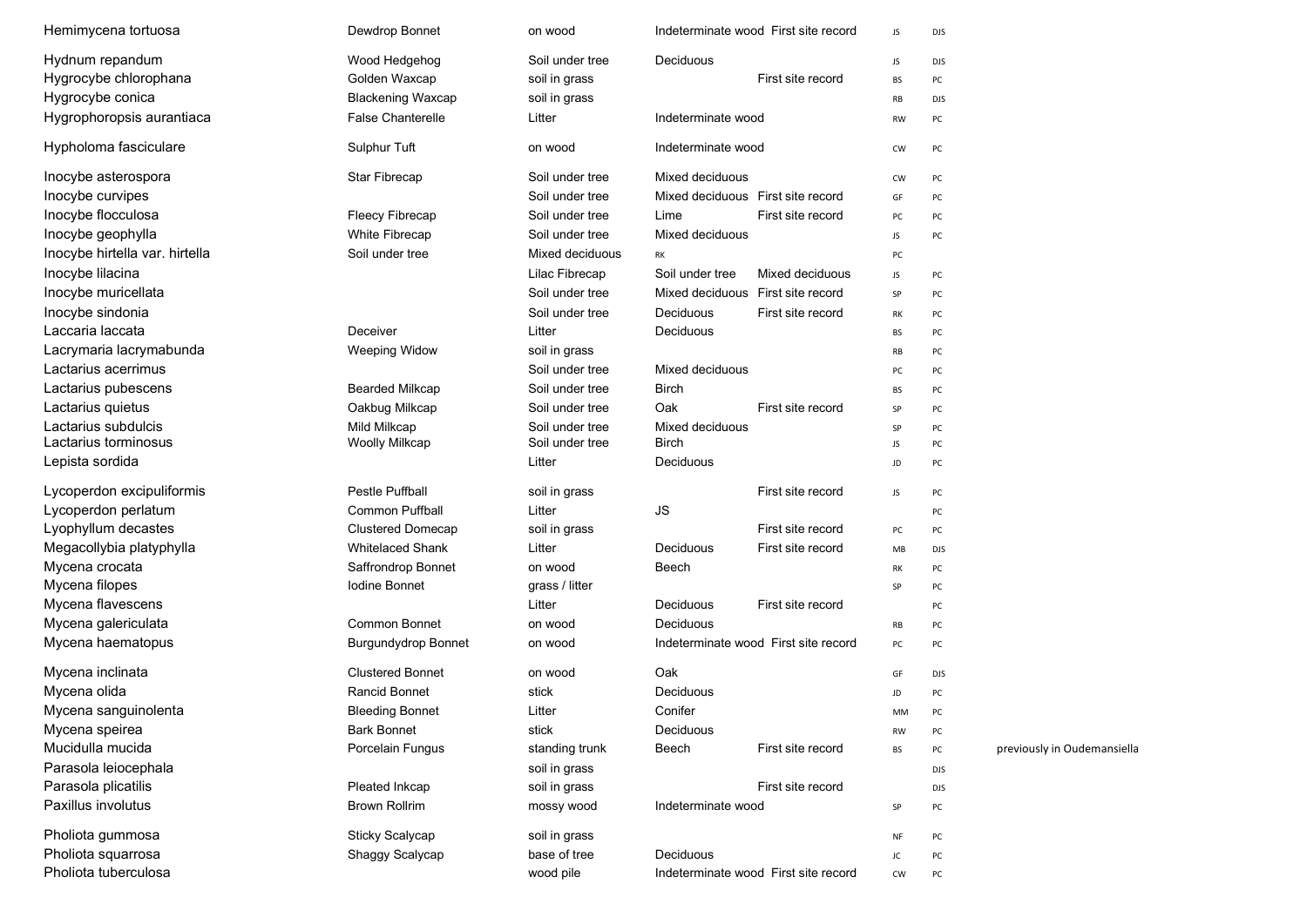| Pleurotus dryinus<br>Pluteus ephebeus | Veiled Oyster                | standing dying trunk<br>soil on submerged<br>wood | Ash                |                                      | BS<br>JS.        | <b>DJS</b><br><b>DJS</b> |                                    |
|---------------------------------------|------------------------------|---------------------------------------------------|--------------------|--------------------------------------|------------------|--------------------------|------------------------------------|
| Pluteus pellitus                      | <b>Ghost Shield</b>          | on wood                                           |                    | Indeterminate wood First site record | JD               | JD                       |                                    |
| Pluteus pouzarianus                   |                              | on wood                                           |                    | Indeterminate wood First site record |                  | <b>DJS</b>               | plentiful clamps and a sweet smell |
| Pluteus romellii                      | <b>Goldleaf Shield</b>       | on wood                                           | Indeterminate wood |                                      | JD               | PC                       |                                    |
| Postia subcaesia                      | <b>Blueing Bracket</b>       | on wood                                           | Deciduous          |                                      | MB               | <b>DJS</b>               |                                    |
| Postia tephroleuca                    | <b>Greyling Bracket</b>      | on wood                                           | Deciduous          | First site record                    | <b>RW</b>        | <b>DJS</b>               |                                    |
| Psathyrella bipellis                  |                              | grassy soil                                       |                    | First site record                    | PC               | <b>DJS</b>               |                                    |
| Psathyrella multipedata               | <b>Clustered Brittlestem</b> | grassy soil                                       |                    |                                      | JS               | <b>DJS</b>               |                                    |
| Pseudosperma rimosum                  | Split Fibrecap               | Soil under tree                                   | Mixed deciduous    |                                      | NF               | PC                       | previously in Inocybe              |
| Rickenella fibula                     | Orange Mosscap               | Moss                                              |                    |                                      | <b>CW</b>        | PC                       |                                    |
| Russula fragilis                      | Fragile Brittlegill          | Soil under tree                                   | Oak                |                                      | SP               | PC                       |                                    |
| Russula luteotacta                    |                              | Soil under tree                                   | Mixed deciduous    |                                      | MB               | PC                       |                                    |
| Simocybe sumptuosa                    |                              | log pile                                          | Indeterminate wood |                                      | PC               | PC                       |                                    |
| Stereum subtomentosum                 | Yellowing Curtain Crust      | Fallen branch                                     | Deciduous          |                                      | RK               | <b>DJS</b>               |                                    |
| Strobilurus esculentus                | Sprucecone Cap               | on cone                                           | Spruce             | First site record                    | BS               | PC                       |                                    |
| Stropharia caerulea                   | <b>Blue Roundhead</b>        | soil in grass                                     |                    |                                      | BS               | PC                       |                                    |
| Suillellus luridus                    | Lurid Bolete                 | Soil under tree                                   | Mixed deciduous    |                                      |                  | PC                       | previously in Boletus              |
| Tapinella atrotomentosa               |                              | base of tree                                      | Conifer            |                                      | RB               | <b>DJS</b>               |                                    |
| <b>Trametes versicolor</b>            | Turkeytail                   | stick                                             | Deciduous          |                                      | MB               | PC                       |                                    |
| Tricholoma fulvum                     | <b>Birch Knight</b>          | Soil under tree                                   | <b>Birch</b>       |                                      | JS               | PC                       |                                    |
| Typhula erythropus                    | Redleg Club                  | stem                                              | indeterminate      |                                      | JC               | <b>DJS</b>               |                                    |
| Volvopluteus gloiocephalus            | Stubble Rosegill             | soil in grass                                     |                    | First site record                    | PC               | PC                       | previously in Volvariella          |
| Xerocomellus armeniacus               |                              | Soil under tree                                   | <b>Birch</b>       | First site record                    | LS               | PC                       |                                    |
| Xerula radicata                       | Rooting Shank                | Litter                                            | Deciduous          |                                      | BS               | PC                       | with dark gill edge                |
| <b>Ascomycota</b>                     |                              |                                                   |                    |                                      |                  |                          |                                    |
| Ascocoryne sarcoides                  | Purple Jellydisc             | on bare wood                                      | Deciduous          |                                      | JC               | PC                       |                                    |
| Bulgaria inquinans                    | <b>Black Bulgar</b>          | Log                                               | Oak                |                                      | JS               | PC                       |                                    |
| Chlorociboria aeruginascens           | Green Elfcup                 | on bare wood                                      | Deciduous          |                                      | JC               | PC                       |                                    |
| Daldinia concentrica                  | King Alfred's Cakes          | Fallen branch                                     | Ash                |                                      | BS               | PC                       |                                    |
| Hymenoscyphus fraxinus                |                              | fallen leaf petiole                               | Ash                | First site record                    | JC               | PC                       | <b>DJS</b>                         |
| Hymenoscyphus immutabilis             |                              | fallen leaf petiole                               |                    |                                      |                  |                          |                                    |
| Xylaria hypoxylon                     | <b>Candlesnuff Fungus</b>    | stick                                             | Aspen<br>Deciduous | First county record                  | ${\sf CW}$<br>BS | PC                       |                                    |
|                                       |                              |                                                   |                    |                                      |                  |                          |                                    |
| Myxomycota                            |                              |                                                   |                    |                                      |                  |                          |                                    |
| Cribraria vulgaris                    |                              | on rotting wood                                   |                    | Indeterminate wood First site record | BW               | PC                       |                                    |
| Stemonitopsis typhina                 |                              | bare rotting wood                                 |                    | Indeterminate wood First site record | BW               | BW                       |                                    |
| Trichia varia                         |                              | on wood                                           | Deciduous          | First site record                    | GF               | GF                       |                                    |